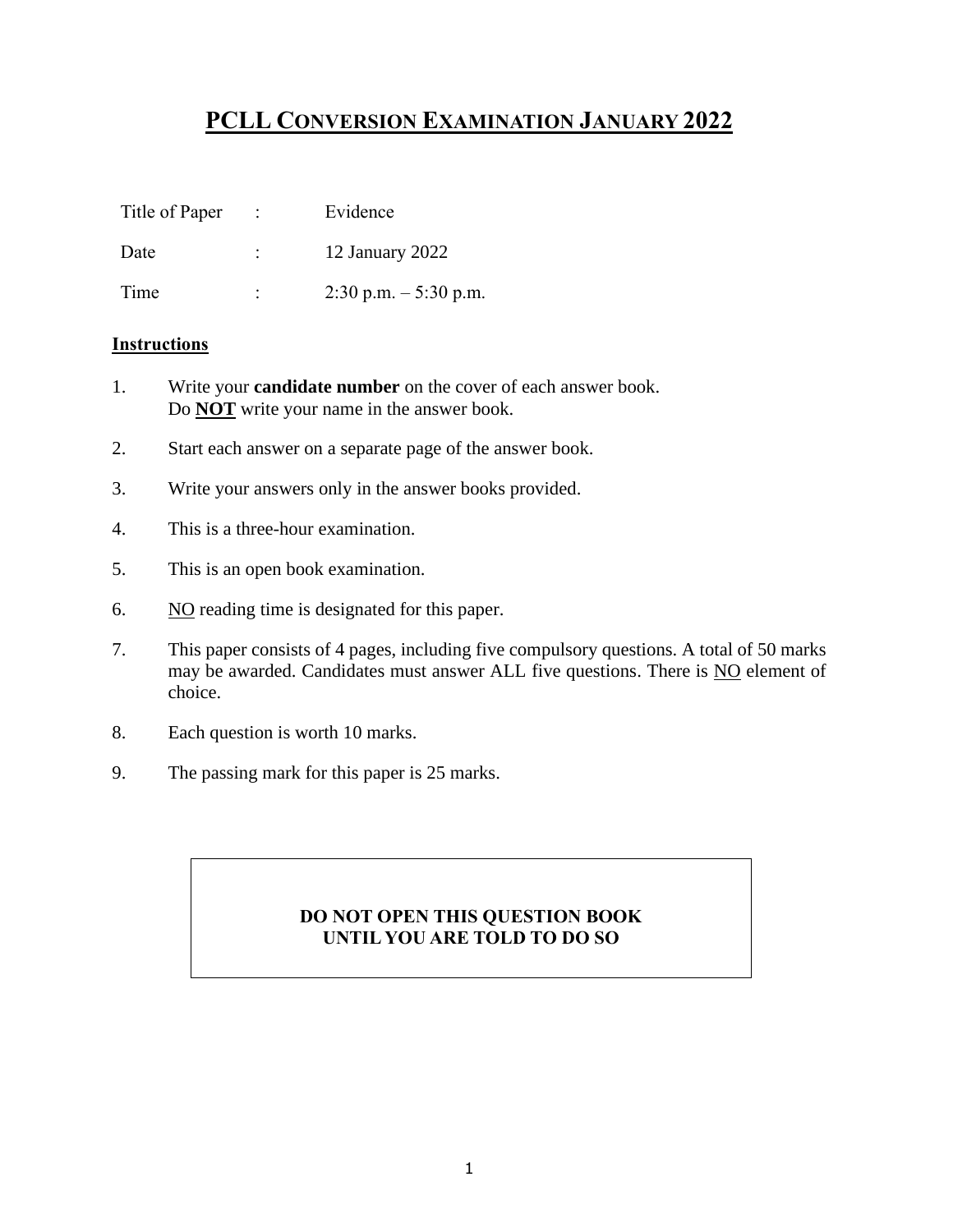# PCLL Conversion Examination January 2022

## Evidence

#### **Question 1 (10 marks)**

Alan is charged unlawful wounding outside a nightclub in Central. He is now appearing at trial in the District Court. He is pleading not guilty on the basis of his alibi (that he was at home with his girlfriend at the time). The Prosecution have a number of exhibits they wish to produce: i) a 5-inch kitchen knife, found in a bin at the rear of the night club where the attack took place. They also have ii) a book of 12 photographs of the location and a statement from the police photographer, iii) signed statements from two forensic experts adducing fingerprint and DNA evidence (neither matching or connected to Alan), and iv) a statement from the arresting officer detailing the date and time of Alan's arrest and that in reply to caution "D remained silent". Both Prosecution and Defence are agreed that Alan has no previous convictions.

The prosecution also has witness statements from various officers who retrieved the exhibits and passed them on to the government forensics experts for analysis constituting 'the chain of evidence'.

Counsel for Alan has indicated that none of these exhibits, statements or photographs is going to be challenged by the Defence, the Prosecution chain of evidence is agreed in respect to these items, as is Alan's clear record.

Explain who will produce this evidence and the procedure by which it will be adduced in court. **(10 marks)** 

#### **Question 2 (10 marks)**

Brian is 39 years old and a post-graduate law student currently studying in Canada. Upon his return for Chinese New Year last year, he was charged with possession of indecent images of children that were discovered on his computer and reported to police by staff at the Wan Chai Computer Centre, where he took it for a screen replacement. He is now charged and alleged to have had over 11,000 indecent images on the hard-drive of his computer and evidence that he has shared some of these images with friends in Hong Kong. It is an agreed fact that D also has two previous convictions for indecent assault (i) on a 15 year-old girl (squeezed her breast) in December 2001 and (ii) on an adult female on the MTR (rubbed her bottom) in January 2005 for which he was respectively, for (i) given 12-month probation for the first offence and (ii) received 6-weeks imprisonment for the second offence.

At trial Brian chose to give evidence. In answer to questions by his Defence Counsel, Brian told the jury, *inter alia*, that he had obtained his law degree in 2019 and competed his PCLL in 2020. He was now studying a post-graduate course in commercial law in Canada before starting a training contract with a Hong Kong law firm in 2023. In denying the offences, Brian added that as a devout Christian he remained a virgin and had a long-term girlfriend (also a virgin and devout Christian) and both took seriously their religious vows not to engage in sex before marriage.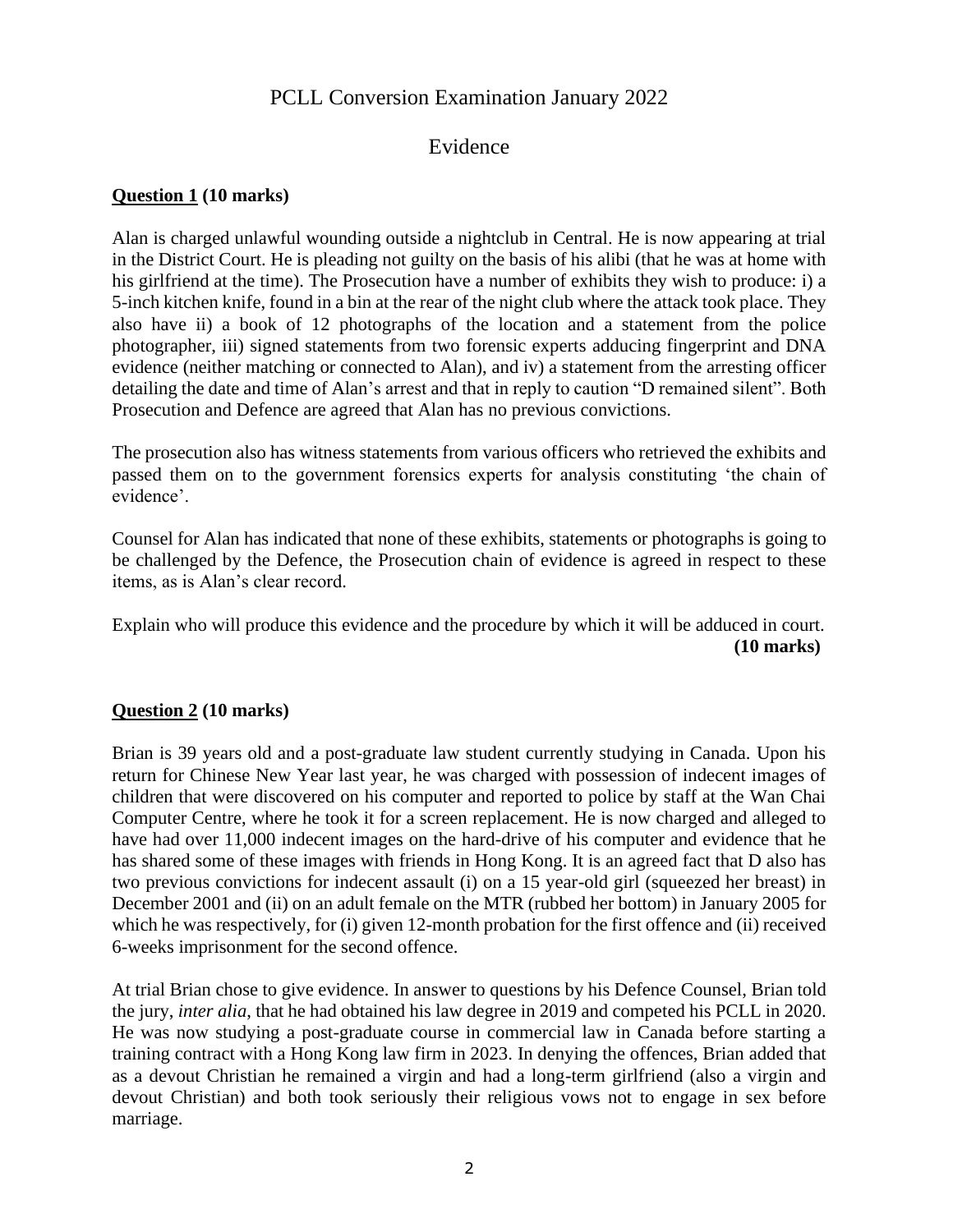Prosecuting Counsel, aware of Brian's relevant previous convictions wishes to object to this evidence. (i) Explain the procedure and grounds for the Prosecution's objections and (ii) set out what options the trial judge has to deal with this matter.

#### **(10 marks)**

#### **Question 3 (10 marks)**

Colin and Derek were arrested on suspicion of committing an attack on a taxi driver (AOABH s.39, (Cap 212) in Yuen Long. Both were taken to Tsuen Wan police station where they were interviewed separately.

Colin asked to see his solicitor but his request was refused by the police on the ground that waiting for his solicitor would cause unreasonable delay to the investigation. Colin claims that an unknown police officer came into his cell with the arresting officer, pushed him against the wall and grabbed him by the throat, saying "don't mess us around you cockroach, you know what you did". Colin later, further claimed, when the police told him that Derek had confessed (and had implicated Colin) that he reluctantly also confessed.

Colin then made a taped statement in which he admitted his part in the attack on the taxi driver but claimed it had all been planned by Derek. In fact Derek had not made any confession and had maintained his silence throughout his interrogation.

Both men now stand jointly charged with AOABH.

Before the trial a *voir dire* is held to determine the admissibility of Colin's confession. On the assumption that the trial judge accepts Colin's account of what happened during his interrogation, prepare an argument to support the *exclusion* of his confession using supporting case law. **(10 Marks)**

#### **Question 4 (10 marks)**

It has been said that the question of bad or good character, is not simply a matter of the presence or absence of previous convictions, nor is it the same as reputation, though the one may be evidence of the other.

- 1. Explain how a criminal court would approach the question of character evidence in a criminal trial generally.
- 2. What likely directions would a trial judge give to the jury in a case where the defendant (aged 68) has given evidence from the witness box during his trial for robbery? He is of positive good character save for a conviction for theft (shoplifting some kitchen utensils) from Ikea 40 years ago.

**(10 Marks)**